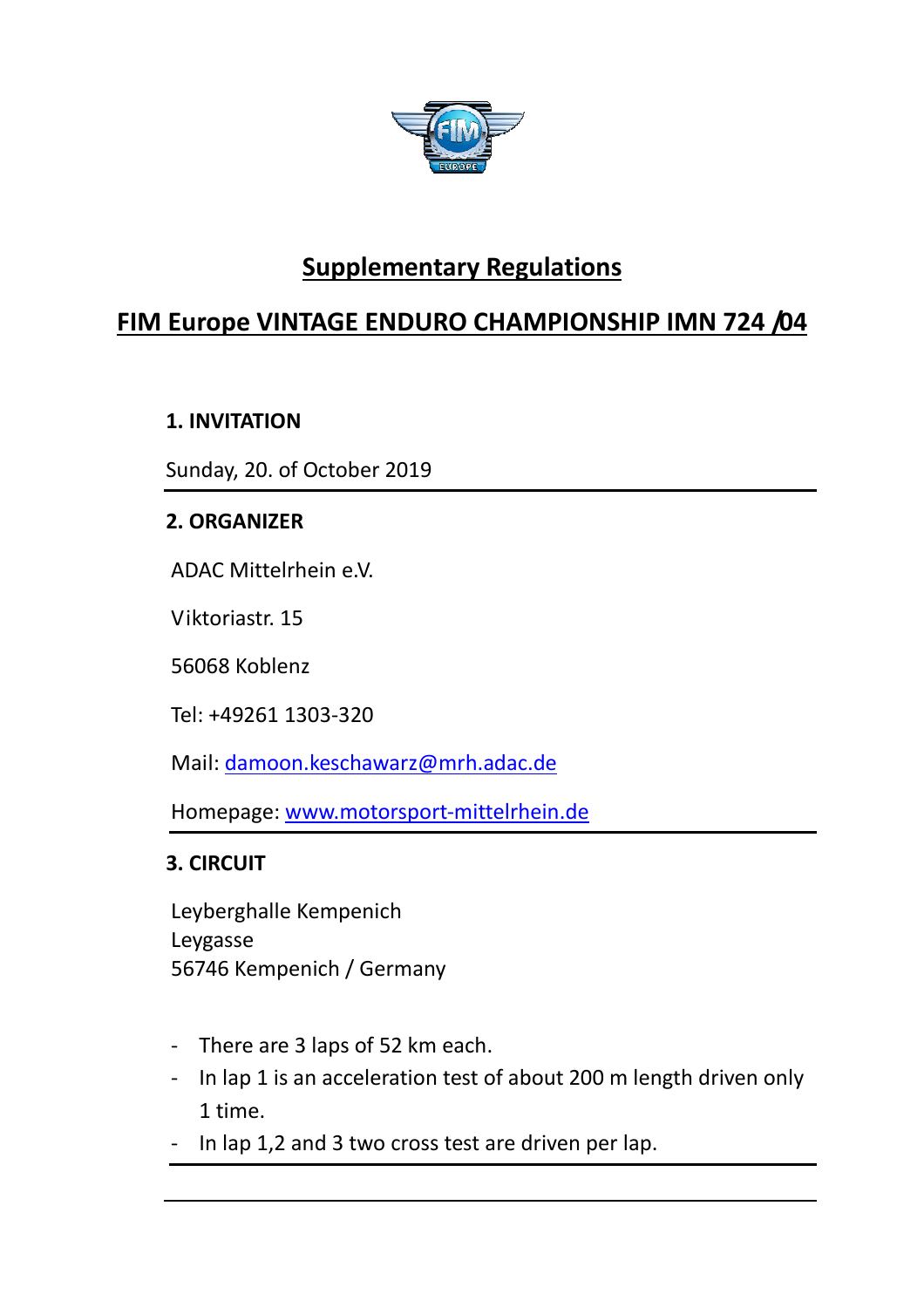#### **4. JURISDICTION**

DMSB / Deutscher Motor Sport Bund e.V.

#### **5. OFFICIALS**

| <b>Clerk of the Course:</b>                              | <b>Ralf Caspers</b> |  |
|----------------------------------------------------------|---------------------|--|
| Secretary of the meeting:                                | Damoon Keschawarz   |  |
| Jury president (FIM E Supervisor): H.-V. Hermes Wünscher |                     |  |
| Chief of technical inspections:                          | Ingo Hartmann       |  |
| Chief timekeeper:                                        | Hans-Werner Müller  |  |

## **6. CATEGORIES and CLASSES**

#### **CATEGORIES**

| $\bullet$ | Class A:             | Motorcycles manufactured up to 1973 |
|-----------|----------------------|-------------------------------------|
| $\bullet$ | <b>Class C:</b>      | Motorcycles manufactured up to 1976 |
| $\bullet$ | <b>Class D:</b>      | Motorcycles manufactured up to 1981 |
| $\bullet$ | <b>Class X OPEN:</b> | Motorcycles manufactured up to 1989 |

## **CLASSES**

- **Class A 1: up to 50 cc**
- **Class A 2: up to 125 cc**
- **Class A3: up to 250 cc**
- **Class A4: over 250 cc**
- **Class A 5: over 500 cc**
- **Class C1: up to 50 cc**
- **Class C2: up to 125 cc**
- **Class C3: up to 250 cc**
- **Class C4: over 250 cc**
- **Class C5: over 500 cc**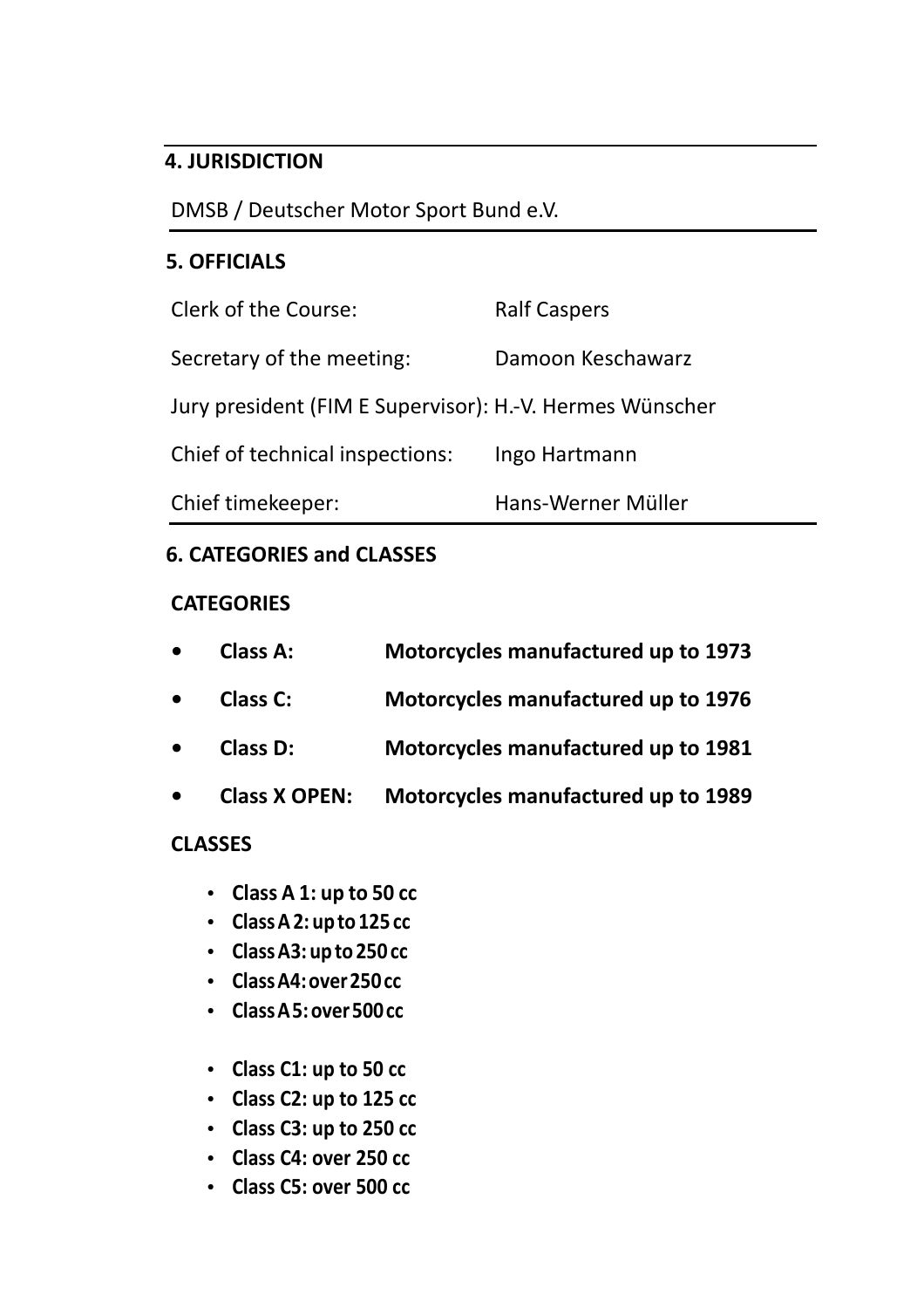- **Class D1: up to 80 cc**
- **Class D2: up to 125 cc**
- **Class D3: up to 250 cc**
- **Class D4: over 250 cc**
- **Class D5: over 500 cc**
- **Class X1: up to 80 cc**
- **Class X2: up to 125 cc**
- **Class X3: up to 250 cc**
- **Class X4: over 250 cc**
- **Class X5: over 500 cc**

#### **7. ENTRY**

Free admission for spectators

#### **8. ENTRY FEE for RIDERS**

110 EUR payable to the organizer by bank transfer

## **9. NON-PARTICIPATION**

A rider, accepted for the race, who cannot take part, must inform the organizer in writing as soon as possible, stating an acceptable and valid reason. The Entry fee cannot be refunded, if the information arrives the organizer later than 2 weeks before the race.

#### **10. STARTING NUMBERS**

The starting numbers and number plates must conform to the rules and must be clearly visible for the time-keeping.

## **11. ARRIVAL**

Leyberghalle Kempenich Leygasse 56746 Kempenich / Germany The opening of the Paddock will be Friday, 18 of October 2019, from 07:00 p.m.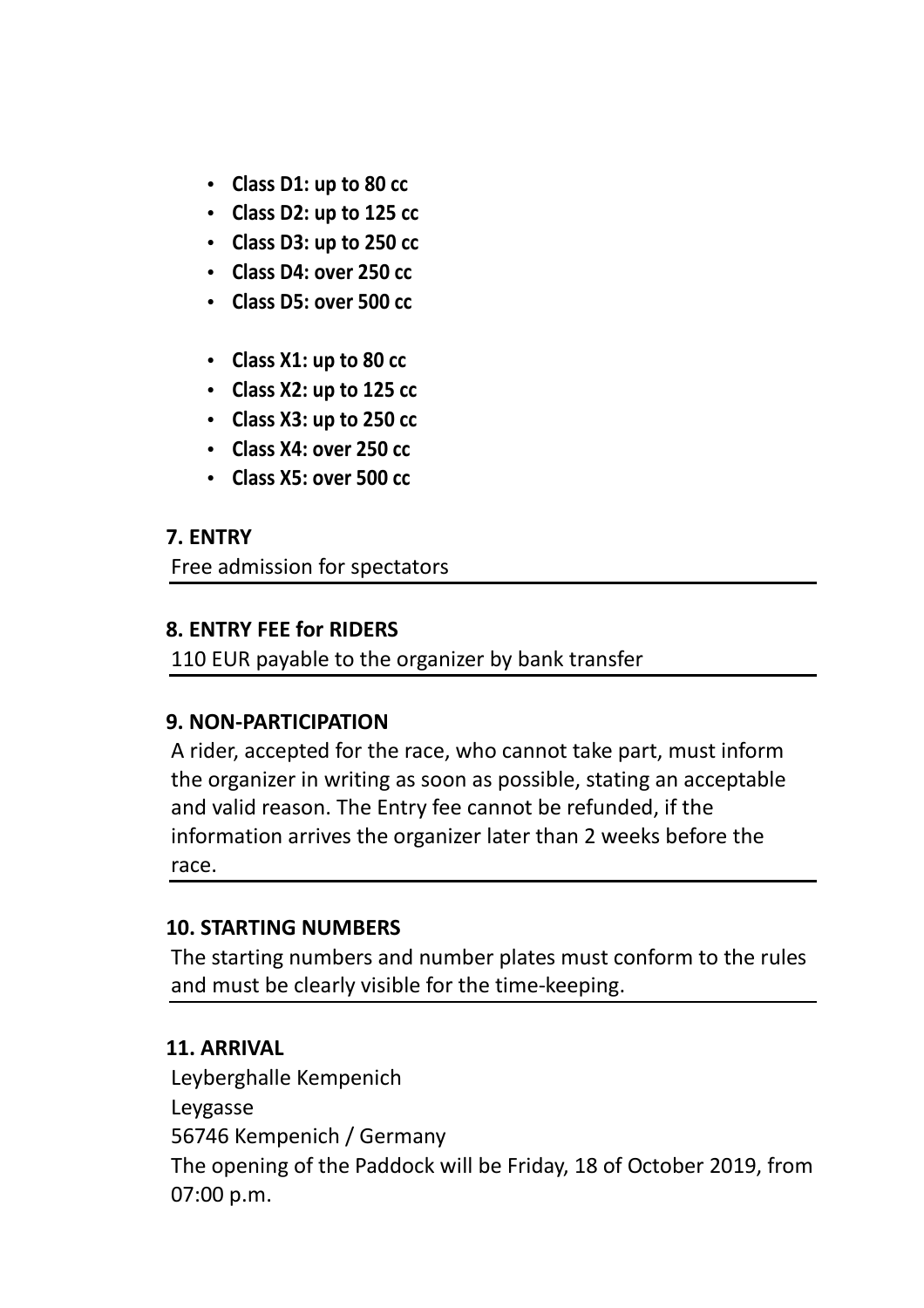The offical opening of the Race Office will be Saturday, 19. of October 2019, 01:00 p.m.

#### **12. TECHNICAL INSPECTION**

Leyberghalle Kempenich Leygasse 56746 Kempenich / Germany Saturday, 19. of October 2019, from 01:00 p.m. - 06:00 p.m.

 **\_\_\_\_\_\_\_\_\_\_\_\_\_\_\_\_\_\_\_\_\_\_\_\_\_\_\_\_\_\_\_\_\_\_\_\_\_\_\_\_\_\_\_\_\_\_\_\_\_\_\_\_\_\_\_**

## **13. TRANSPONDERS**

Rental of transponders Saturday, 19. of October 2019 from 01:00 p.m. - 06:00 p.m. in the race office, Leyberghalle.

## **14. RIDERS BRIEFING**

Saturday, 19. of October 2019, at 07:00 p.m.

## **15. FUEL and ELECTRICITY**

A fuel station is located less than 500 meters from the race office/Paddock. Electricity for riders is not foreseen in the start area.

#### **16. MINI BIKES**

It is not permitted to use mini bikes just for fun in the Paddock.

## **17. ENVIRONMENT**

Absolutely necessary! Environment carpet under the motorcycle and trash cans in Paddock.

## **18. STARTING PROCEDURE**

Sunday, 20. of October at 08:30 a.m., 3 riders per minute.